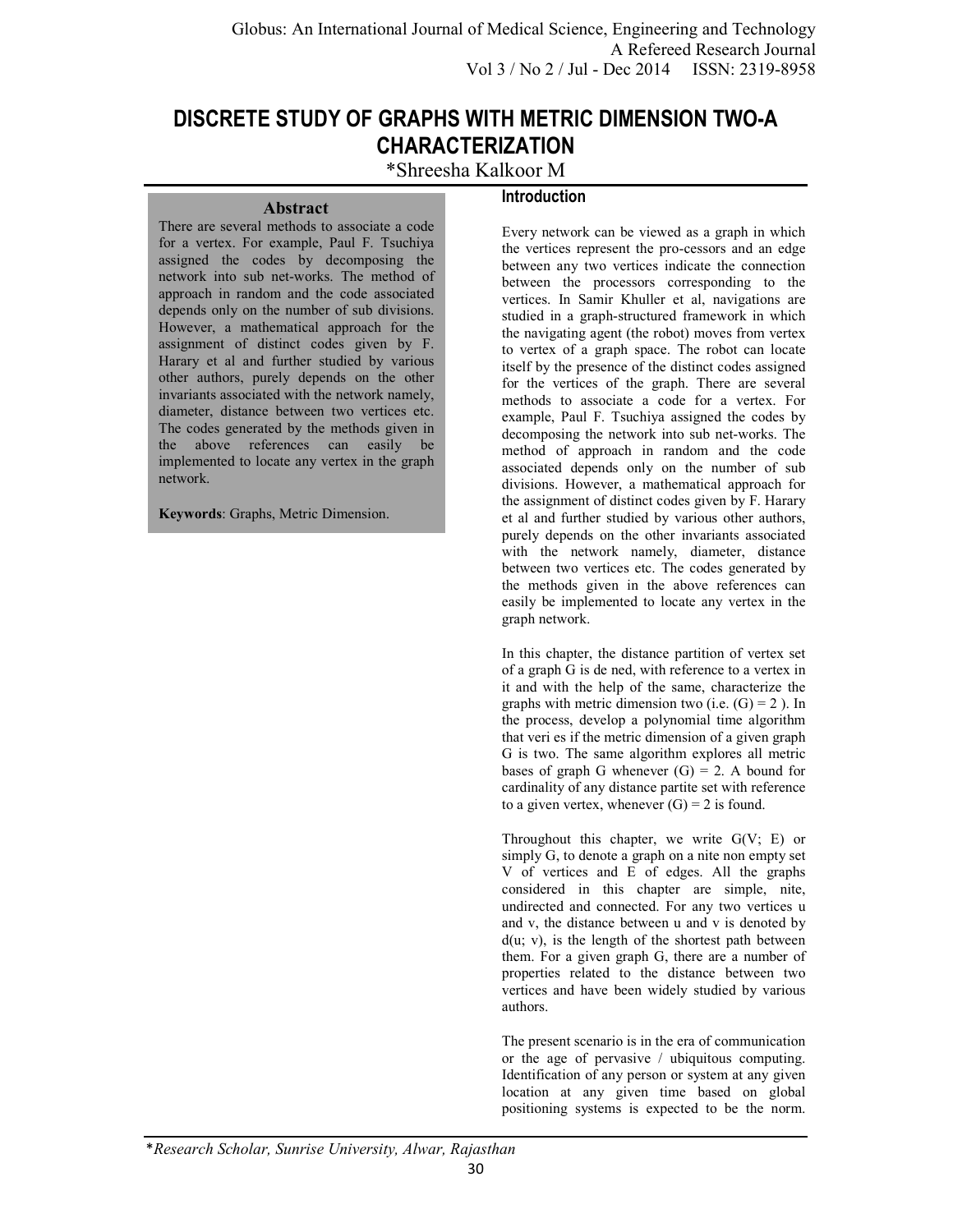This proliferation of connectivity can be understood by the fact that already the connected systems on the network are capable of reaching nearly twice the population of the earth, even when half the world is not connected. Users expect to be no longer constrained by slow connections, limited speed of computer processors and high costs of storage, for inclusive technology like cloud computing has evolved, thus oaring the unconnected world an inexpensive option to choose the best of features provided by the Information and Communication Technology(ICT).

Researchers are already doing some rethinking on the internet underlying architecture, and are even considering the replacement of the networking equipment and rewriting software to meet the growing demand. One challenge in any reconstruction, though, will be balancing the interests of various constituencies. Recently the national science foundation (NSF) USA has proposed to build an experimental research network known as Global Environment for Network Innovations, or GENI. Several projects are being funded in universities and else where through a program called Future Internet Network Design (FIND).

#### **Science and Engineering**

Multi discipline teams and multi discipline areas are words that now a days seem to be important in the scantiest research. Indeed this is even more important if we focus on ancittae scientiae, i.e. sciences, which are used as tools in other sciences such as Mathematics is with respect to Engineering. Mathematicians are usually looking for new varieties of problems and Engineers are usually looking for new arrival solutions. The dialogue of both areas is interesting for both communities and conducive to betterment of science and society.

Nevertheless dialogue is not always easy and requires sucienteorts from both Mathematicians and Engineers. The translation of a problem arising from Engineering to mathematical language requires a deep knowledge of the discipline in which a problem is contextualized. Setting up of assumptions and hypothesis of the model is always a compromise between realism and tractability. Finally the result given by the mathematical models must be validated by using engineering tools for conducting experimental or simulation investigations.

This thesis deals with two such problems of engineering which are useful in communication networks. We model the problem using the theory of graphs, solve it using graph theory concepts and using this concept the design and develop a routing algorithm for a clustered network is presented.

#### **Characterization of Graphs with Metric Dimension Two**

The following is the characterization of graphs with metric dimension two.

Theorem. Let G be a graph which is not a path with  $V(G) = fvl; v2; ...; vng and fVi0; Vi1; ...; Viki$ g be the distance partition of V (G) with reference to the vertex vi where ki is the eccentricity of vi, 1 i n. The metric dimension of G is 2 if and only if there exist vertices vi and vj such that  $jVik \setminus Vjl j 1$ for every k and l with  $1 \text{ k } e(\text{vi})$  and  $1 \text{ l } e(\text{vi})$ .

Proof. Given vp and vr,  $jVpq \, \forall rs \, j > 1$  for some pq and rs implies that there exists at least two vertices, say  $u\bar{1}$  and  $u\bar{2}$  in Vpq \Vrs such that d(vp; u1) =  $d(vp; u2) = q$  and  $d(vq; u1) = d(vq; u2) = s$ and hence u1 and u2 are not resolved by both vp and vr so,  $jVpq \setminus Vrs j > 1$  for all Pq and rs implies no pair of vertices vp and vr resolves V (G), in other words  $(G)$  6= 2.

Conversely if there exist vp and vr such that  $iVpq \nightharpoonup$ Vrs j 1 for all pq and rs, then given any pair of vertices w1 and w2 from V (G) we have w1 2 Vpq1 \ Vrs1 and w2 2 Vpq2 \ Vrs2 where at least pq1 is different from pq2 or rs1 is different from rs2. This implies that w1 and w2 are resolved by at least one of vp and vr. So  $(G)$  2 and in fact,  $(G) = 2$ as G is not a path.

A technology can be sustainably viable only if it can nd widespread use. In order to allow ad hoc networks to achieve commercial success, the scalability problem must be solved. One promising approach is to build hierarchies among the nodes, such that the network topology can be abstracted. This process is commonly referred to as clustering and the substructures that are collapsed in higher levels are called clusters.

The concept of dividing the geographical region to be covered into small zones has been presented implicitly as clustering in the literature. A natural way to map a "standard" cellular architecture into a multi-hop packet radio network is via the concept of a virtual cellular network. Any node can become a cluster head if it has the necessary functionality, such as processing, transmission power and partition the networks based on unique ID. Nodes register with the nearest cluster head and become members of that cluster. A node can communicate with the cluster head if they are within the shortest path with respect to the cluster head. These nodes are called members of that cluster in the network.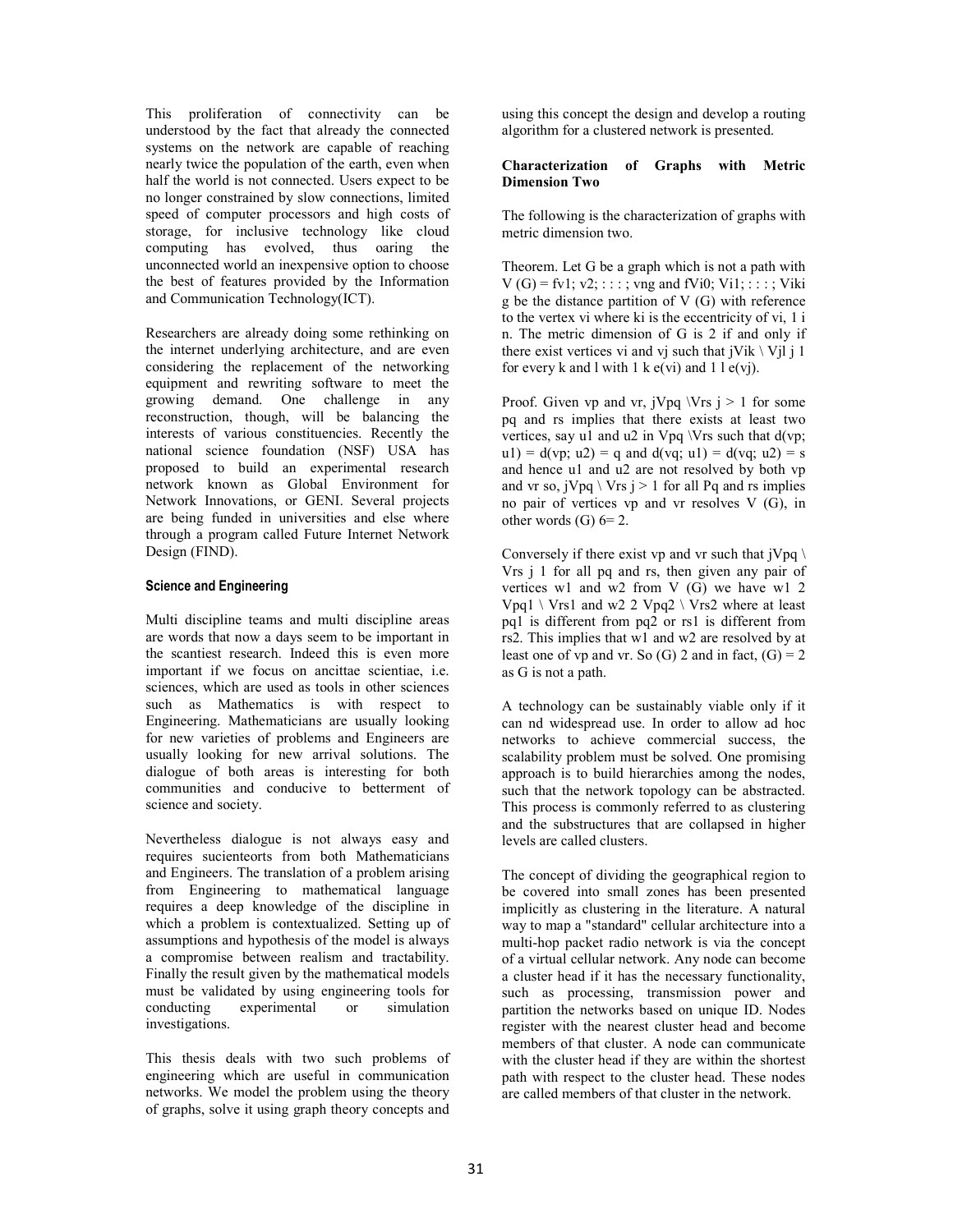Clustering is essentially a multi-leader election problem, which is a modified version of the leader election problem. A leader election algorithm is a process in which a set of distributed nodes (such as ATM, computers, and so on.) tries to identify one node as their leader. In distributed systems, the leader and the other distributed nodes may be called coordinator and participants respectively. The coordinator and its participants make a group in distributed system terminology. The election process is randomized, that is, at every stage of the algorithm those nodes that have survived so far ip a biased coin, and those who received, say a tail, survive for the next round. However, the probability of a particular outcome need not be uniform. The algorithm continues until only a single node remains, which declares itself as a leader. The main problem here is the number of rounds needed to select a leader, or in other words, the time complexity may be high if optimality is a desired criterion.

In ad hoc networks, nodes are distributed randomly and they are identified by their unique IDs. In such a network, the execution of a leader election algorithm would result in the identification of only one node. If that node is the only node monitoring all other nodes, then the system no longer remains distributed but becomes centralized. Such a process will result in a single cluster and would require tremendous amount of transmission and computation power. Hence, the modified version of the leader election scheme is used. Instead of choosing only one leader, multiple nodes can be elected to perform the duties of leader. Each of the leader would be a leader with respect to a subset of the nodes- that is, it would have dominance over a set of nodes. Each leader would know who belongs to the set. This gives rise to the concept of clustering.

Within each cluster, nodes can communicate with each other in at most d hops. The clusters can be constructed based on node ID. The following algorithm partitions the multi hop network into some non-overlapping clusters. The following operational assumptions underlying the construction of the algorithm in a radio network. These assumptions are common to most radio data link protocols.

- 1 Every node has a unique ID and knows the ID's of its own. This can be provided by a physical layer for mutual location and identification of radio nodes
- 2 A message sent by a node is received correctly within a nite time by all of its 1 hop neighbors
- 3 Network topology does not change during the algorithm execution

The objective of the proposed clustering algorithm is to and an interconnected set of clusters covering the entire node population, namely, the system topology is divided into small partitions (clusters) with independent control. A good clustering scheme will tend to preserve its structure when a few nodes are moving and the topology is slowly changing. Otherwise, high processing and communication overheads will have to be paid to reconstruct clusters. Within a cluster, it should be easy to schedule packet transmissions and to allocate the bandwidth to real-time traffic. Across clusters, the spatial reuse of codes must be exploited.

Throughout this chapter we write  $G(V; E)$ , or simply G, to denote a graph on a finite non empty set V of nodes having its edge set E. All the graphs considered in this paper are simple finite undirected and connected. The terms not defined here may be found. For any two nodes u and v the distance between u and v, denoted by  $d(u; v)$ , is the length of the shortest path between them. For a given graph G, there are a number of properties related to distance between two nodes which have been widely studied by various authors.

#### **Algorithm to Check whether the Metric**

Dimension of a Given Graph G is Two

The following algorithm follows from the Theorem.

Step 1: Input: distance matrix

Input is the distance matrix ordered according to vertices of a graph G which is not a path.

Step 2 : Check if  $(G)$  6= 2 from number of elements in V (G)

If number of vertices in G i.e.,jV  $(G)$ j >  $(D 1)^2$  + 8where  $D$  is the diameter of the graph  $G$  then  $(G)$ 6= 2 (Samir Khuller et al).

Step 3: Selection of vertices for nding metric basis Select only those vertices in G with degree less than or equal to three (Samir Khuller et al).

Step 4: Formation of distance partitions

Form distance partition  $fV_{i0}$ ;  $V_{i1}$ ; : : :  $V_{iki}$  g of V (G) with reference to every vertex  $v_i$  having degree less than or equal to three 1 i n.

Step 5: Identify the pair of vertices for finding metric basis

Given a pair  $(u_1; u_2)$  if eccentricity of a vertex  $u_2$  is less than number of vertices at distance  $d(u_1; u_2)$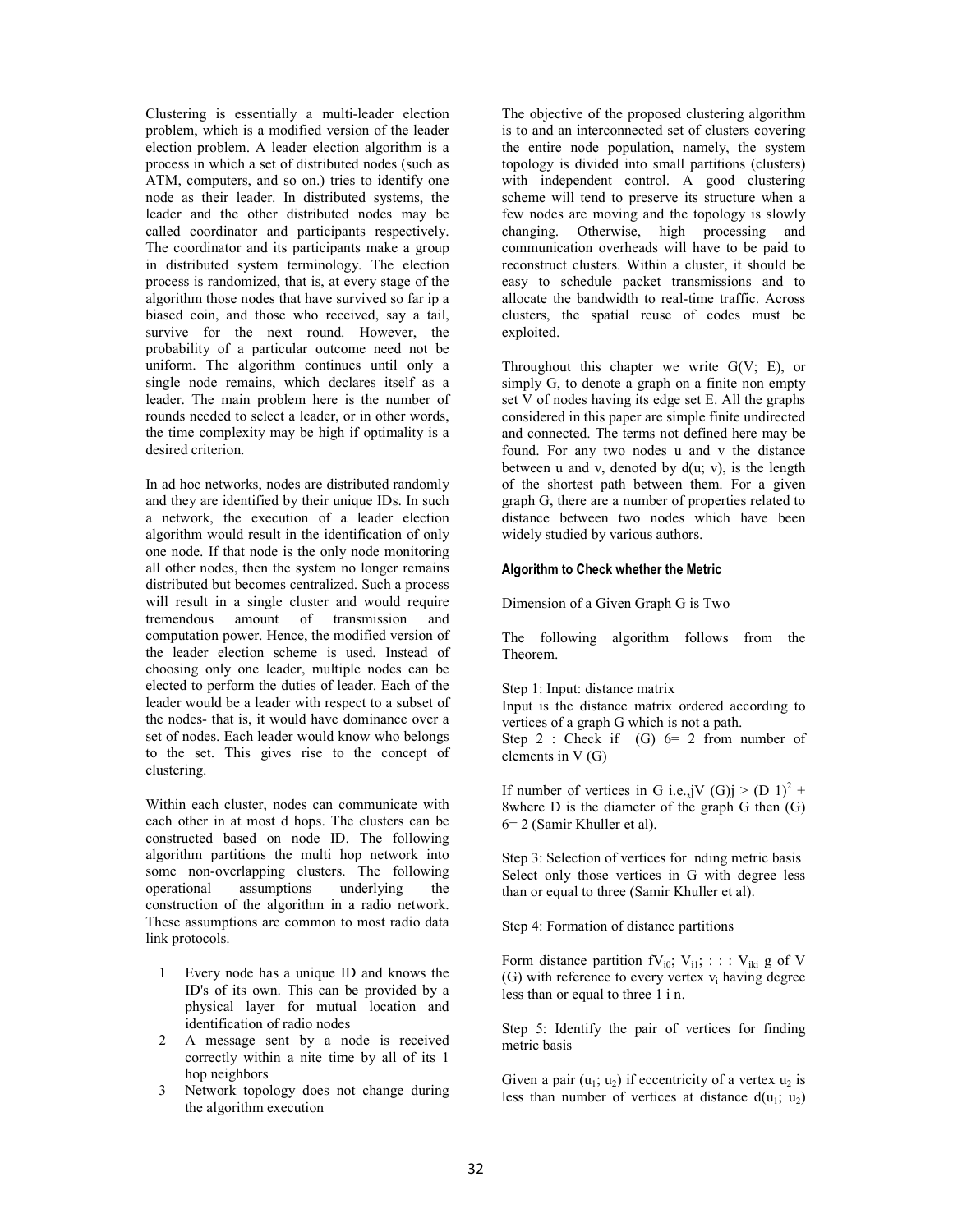and vice versa then  $fu_1$ ;  $u_2g$  cannot be a metric basis for G. Consider only a remaining pairs.

Among the pairs  $(u_i; u_j)$  remaining, consider only the pairs with unique shortest path between them.

Step 6: Find intersection If there exists vertices  $v_i$ and  $v_i(i \t6= j)$  with  $jV_{ik} \setminus V_{il}$  j 1 for every k and 1 with 1 k  $e(v_i)$  and 1 l  $e(v_j)$ , then fv<sub>i</sub>; v<sub>j</sub>g is a metric basis for the graph G. Otherwise the metric dimension of G is not equal to two.

#### **Results**

This section establishes some results pertaining to the structure of a graph G with  $(G) = 2$ . Let G be a graph with  $(G) = 2$  and fv<sub>1</sub>; v<sub>2</sub>g be a metric basis of G. Further, let  $fV_0$ ;  $V_1$ ;  $V_2$ ; : : : ;  $V_K$  g be the distance partition of G with reference to the vertex v1. The results of the Theorem are due to Samir Khuller et al and a simple alternative proof using the concept of distance partition is given.

Theorem: For any vertex v 2Vj there exists a shortest path of length j between  $v_1$  and v. In fact, a shortest path from v1 to v contains exactly one vertex  $w_1$  2 Vi for 1 i j, and the distance  $d(w_1; v)$  = j i.

Proof. The first part of the theorem is immediate from the definition of distance partite set and  $v_2 V_j$ . Note that if  $u_1$ ;  $u_2$  are adjacent and  $u_1$  2  $V_i$  for some i 1, then  $u_2$  is in one of Vi 1; Vi and  $V_i+1$ . Suppose that a shortest path from v1 to v 2  $V_j$  of length j consists of more than one vertices  $u_1$ ;  $u_2$  2 Vi where  $1 \text{ i} < j$ . Then the shortest path is of the form v1; w1; : : : ;  $u_1$ ; : : : :  $u_2$ ; : : : ; v since  $d(v_1; v) = j$ ,  $j =$ length(v<sub>1</sub> u<sub>1</sub>) + length(u<sub>1</sub> u<sub>2</sub>) + length(u<sub>2</sub>)  $v > d(v_1;$  $u_1$ )+length( $u_2$  v). Since  $u_1$ ;  $u_2$  2  $V_i$ , we have  $d(v_1)$ ;  $u_1$ ) = d(v<sub>1</sub>;  $u_2$ ) = i. So, there exists a path v1 to  $u_2$  of length i. Hence we obtain a path  $(v_1 u_2)$ [ $(u_2 v)$  of length less than j from  $v_1$  to u this contradict  $d(v_1;$  $v) = j.$ 

Theorem: If G is a graph with  $(G) = 2$  and metric basis fv<sub>1</sub>; v<sub>2</sub>g, then there exists a unique shortest path between  $v_1$  and  $v_2$ .

Proof. Let  $V_0$ ;  $V_1$ ;  $V_2$ ; : : : ;  $V_K$  be the distance partite sets with reference to  $v_1$  and  $v_2$  2  $V_j$ . By Theorem: the shortest path between  $v_1$  and  $v_2$ contains only one vertex from each distance partite set  $V_0$ ;  $V_1$ ;  $V_2$ ; : : : ;  $V_j$  1. Suppose that  $p_1$  and  $p_2$  are two distinct paths between  $v1$  and  $v_2$ . Let  $V_i$  be the rst partite set, while moving from  $v_2$  to  $v_1$ , in which  $p_1$  and  $p_2$  pass through two distinct



Figure : Unique shortest path between  $v_1$  and  $v_2$ 

vertices  $u_1$  and  $u_2$  respectively. Then  $d(v_2; u_1) =$  $d(v_2; u_2)$  and hence u1 and  $u_2$  are not resolved by any of  $v_1$  and  $v_2$ , a contradiction to the fact that fv<sub>1</sub>;  $v_2$ g is a metric basis of G.

Theorem Let  $fv_1$ ;  $v_2g$  be a metric basis of G with (G) then degree of both  $v_1$  and  $v_2$  is less than or equal to three.

Proof. Let  $d(v_1; v_2) = d$ . Then any vertex adjacent to v1 is at distance d

1; dord  $+$  1 from  $v_2$ . Since any pair of vertices that are adjacent to  $v_1$  are not resolved by v1 and are to be resolved by  $v_2$ , the distances from these vertices to  $v_2$  are different. Hence the number of vertices adjacent to  $v_1$  does not exceed three. In other words, deg(v<sub>1</sub>) 3. Similarly deg(v<sub>2</sub>) 3.

Theorem: Let fv<sub>1</sub>; v<sub>2</sub>g be a metric basis of G where  $(G) = 2$ . For any vertex u on the unique shortest path between  $v_1$  and  $v_2$ , there exists at most one vertex adjacent to it in the distance partite set with respect to  $v_1$  to which it belongs to. Further, u has exactly one vertex adjacent to it in the preceding distance partite set.

#### **Conclusion**

In this chapter, the distance partition of vertex set of a graph G with reference to a vertex in it is denned and with the help of the same, a graph with metric dimension two  $(i.e.(G)=2)$  is characterized. In the process, a polynomial time algorithm is developed which verifies that if the metric dimension of a given graph G is two. The same algorithm explores all metric bases of graph G whenever  $(G) = 2$ . The bound for cardinality of any distance partite set with reference to a given vertex, when ever  $(G) = 2$  is found. Also, in a graph G with  $(G) = 2$ , a bound for cardinality of any distance